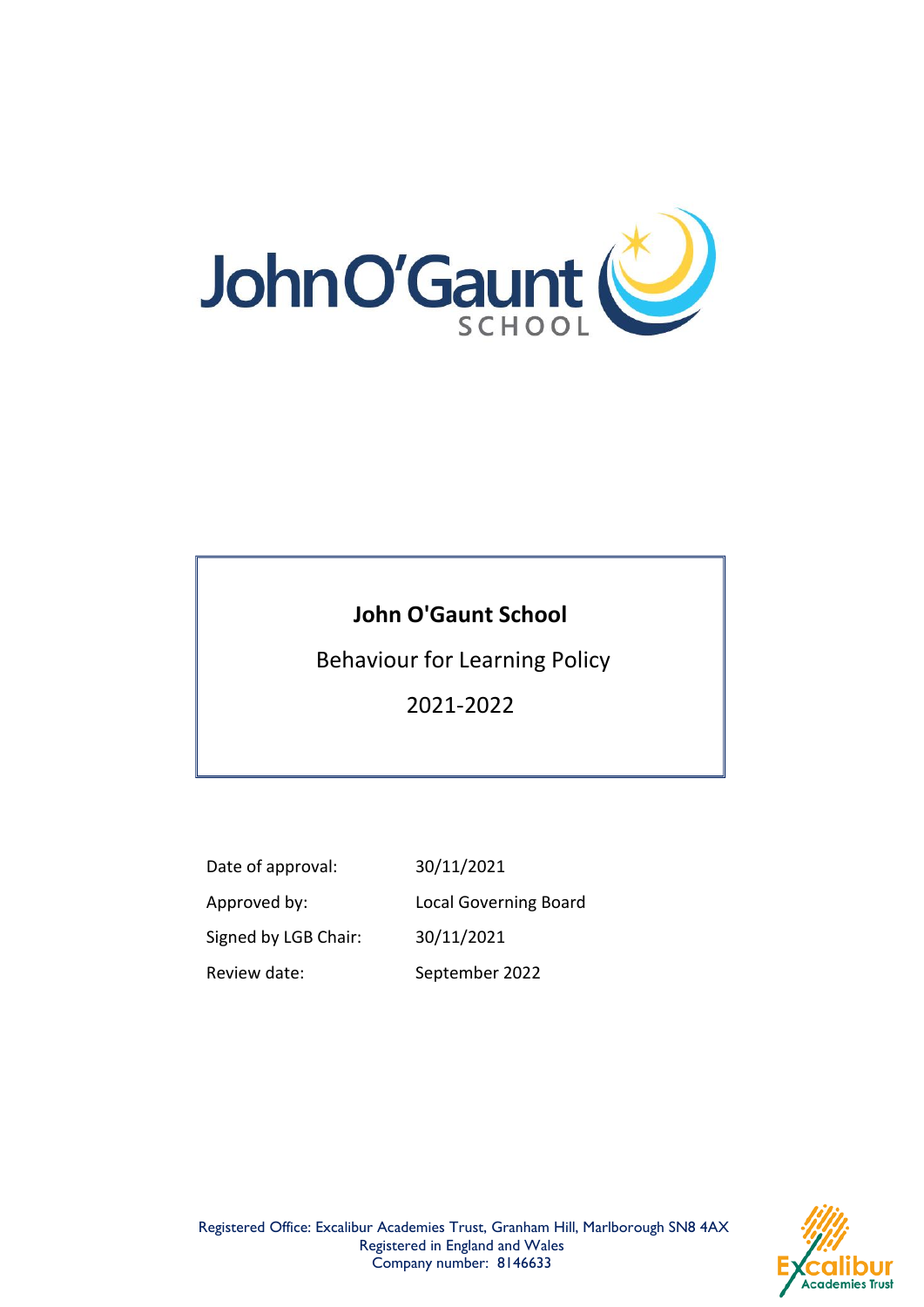

# **Introduction**

# **Rationale:**

John O'Gaunt School is a mainstream comprehensive School.  The school believes that high standards of student behaviour and good discipline, support the aims of the school, safeguard the rights of students and are an essential pre-requisite for effective teaching and learning:

- Every student has the right to learn in class at his or her best rate and to the highest standard of which he or she is capable;
- Every student has the right to move around school without fear of physical danger, hurtful name calling, threats, bullying, racial abuse, sexual harassment, or interference with his or her property;
- Every teacher has the responsibility to provide an effective teaching programme, appropriate to the needs of the students in each class, and accordingly, has the right to expect the co-operation of students and the support of parents/carers and the governing body in delivering that curriculum.

## **Standards of behaviour:**

We believe that students can only reach their potential if learning is free from disruption. Social and moral development of students is as important as their academic development. John O'Gaunt acknowledges that students bring a wide variety of behaviour patterns to our school, based on differences in home values, attitudes and parenting.

John O'Gaunt follows an ethos of 'Remind. Reset. Reform'. This means that our behaviour approaches are staged, and designed to give students ample opportunities to correct misbehaviour before it needs to be sanctioned. Of course, where behaviour slips below the expected standards, these stages may need to be bypassed or worked through more quickly to prevent disruption of others and ensure the safety of all students.

Whilst most misbehaviour is likely to be considered minor or low-level, John O'Gaunt will treat persistent or repeated incidences of this kind as more serious, because they can be as or more disruptive than less common incidents of serious misbehaviour.

# **Learning environment:**

The classroom should be a positive, safe and encouraging environment so that every student can learn and be successful during their time at school. The environment should be welcoming, and any furniture should be arranged with this in mind. The environment will include displays which should be stimulating to further help create a positive learning environment. Lessons should develop skills, knowledge and understanding in a way that makes learning enjoyable but challenging and supports every learner. Work is assessed regularly in a way and demonstrates how improvements can be made. Praise which is both personal and public should be used and frequently in the classroom environment.

#### **Praise and Celebration:**

John O'Gaunt understands that praise and celebration is more effective than punishment in motivating students; they are central to reinforcing good behaviour. Praise and celebration motivate students and help them to see that good behaviour is valued; the most powerful form of reward is verbal praise. Our school is committed to recognising and celebrating good behaviour and may do so in some of the following ways: awarding of positive behaviour points through Class Charts, postcards, phone calls, letters home, certificates, rewards trips, reward breakfasts and attendance at the prom.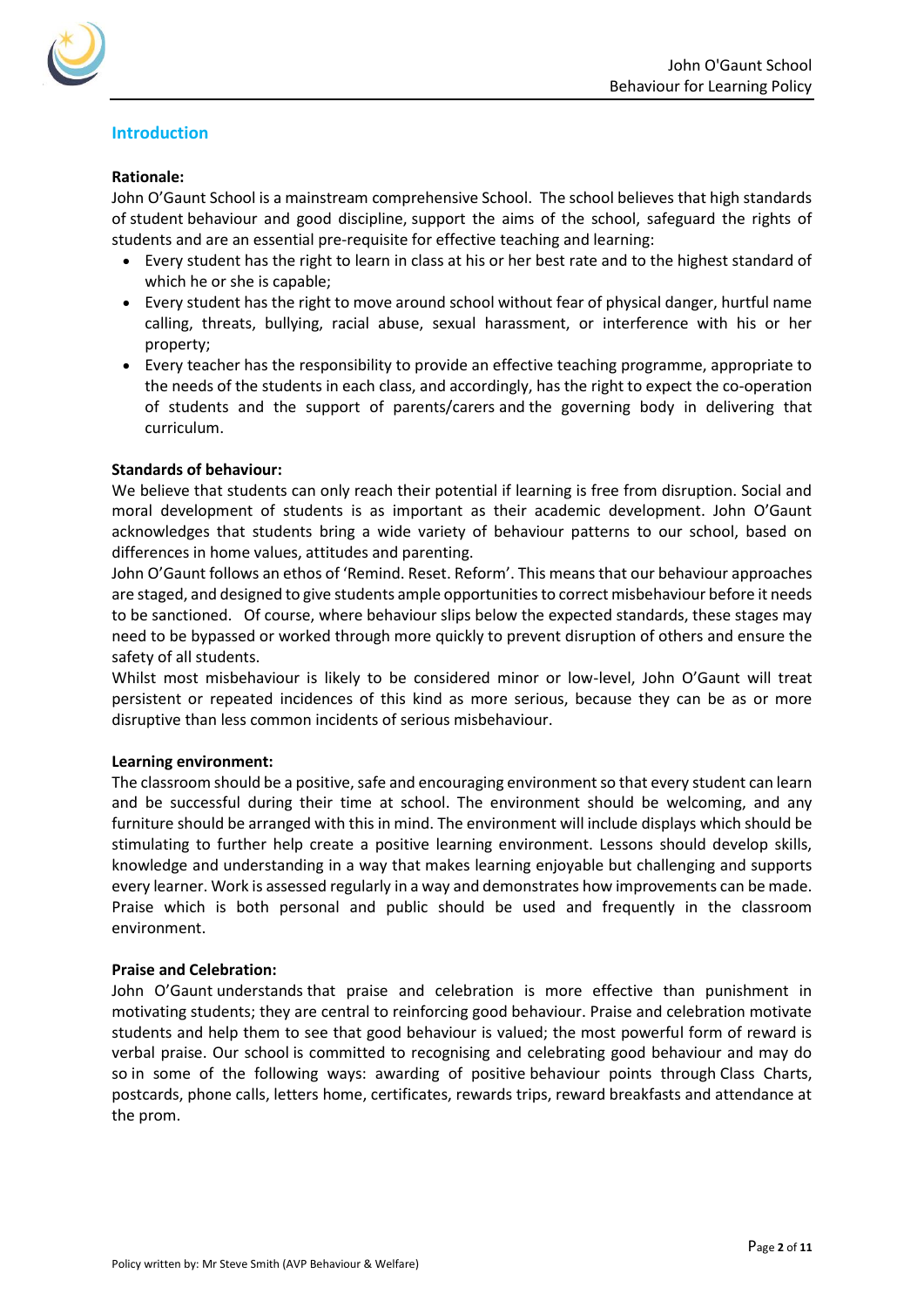

# **Movement around school and conduct outside of lessons:**

John O'Gaunt has the same high expectations of behaviour on school site and during unstructured times as those expected in classrooms (outside of lessons). If a student repeatedly misbehaves around school, outside of lessons, they may have their lunch breaks withdrawn. A more severe consequence may be implemented dependent on the misdemeanour. The same standards apply to students whilst travelling to and from school and sanctions can be used even after school hours, as referenced in government guidance for schools.

# **Corporal Punishment:**

Corporal punishment (the use of physical violence or force to inflict pain as a punishment) is illegal in all circumstances and will never be used at the School.

# **Aims**

This policy aims to:

- Provide a consistent approach to behaviour management
- Define what John O'Gaunt consider to be unacceptable behaviour
- Outline how John O'Gaunt students are expected to behave
- Provide an overview of the roles and responsibilities of different people at John O'Gaunt
- Outline our system of rewards and sanctions

# **Legislation and statutory requirements:**

This policy is based on advice from the Department for Education (DfE) on:

- [Behaviour-and-discipline-in-schools](https://www.gov.uk/government/publications/behaviour-and-discipline-in-schools)
- [Searching-screening-and-confiscation](https://www.gov.uk/government/publications/searching-screening-and-confiscation)
- The [equality-act-2010](https://www.gov.uk/guidance/equality-act-2010-guidance)
- [Use-of-reasonable-force-in-schools](https://www.gov.uk/government/publications/use-of-reasonable-force-in-schools)
- [Supporting-pupils-at-school-with-medical-conditions](https://www.gov.uk/government/publications/supporting-pupils-at-school-with-medical-conditions--3)

It is also based on the special educational needs and disability (SEND) code of practice.

# **Behaviour statement:**

At John O'Gaunt we are committed to the following objectives:

- To create a positive behaviour for learning culture for all students;
- To create an environment which encourages and reinforces good behaviour;
- To define acceptable standards of behaviour;
- To encourage consistency of response to both positive and negative behaviour;
- To promote self-esteem, self-discipline and positive relationships modelled at all times by the adults in the school community;
- To ensure that John O'Gaunt expectations and strategies are widely known and understood by students, teachers, support staff and parents/carers;
- To encourage the involvement of students, parents/carers, teachers and other stakeholders in the implementation of this policy;
- To ensure every student is valued and encouraged to develop a sense of responsibility for their own learning and to the community at large;
- To develop a positive school ethos that celebrates all achievement through an effective and consistently applied system of praise and recognition;
- To put in place appropriate interventions to support students with identified behaviour and learning needs, including emotional needs;
- To ensure that there is a strong sense of fairness and respect, including self-respect and respect for others regardless of disability, race, culture, religion, gender, socio-economic background, sexual orientation or ability, and an understanding of the individual and shared responsibilities,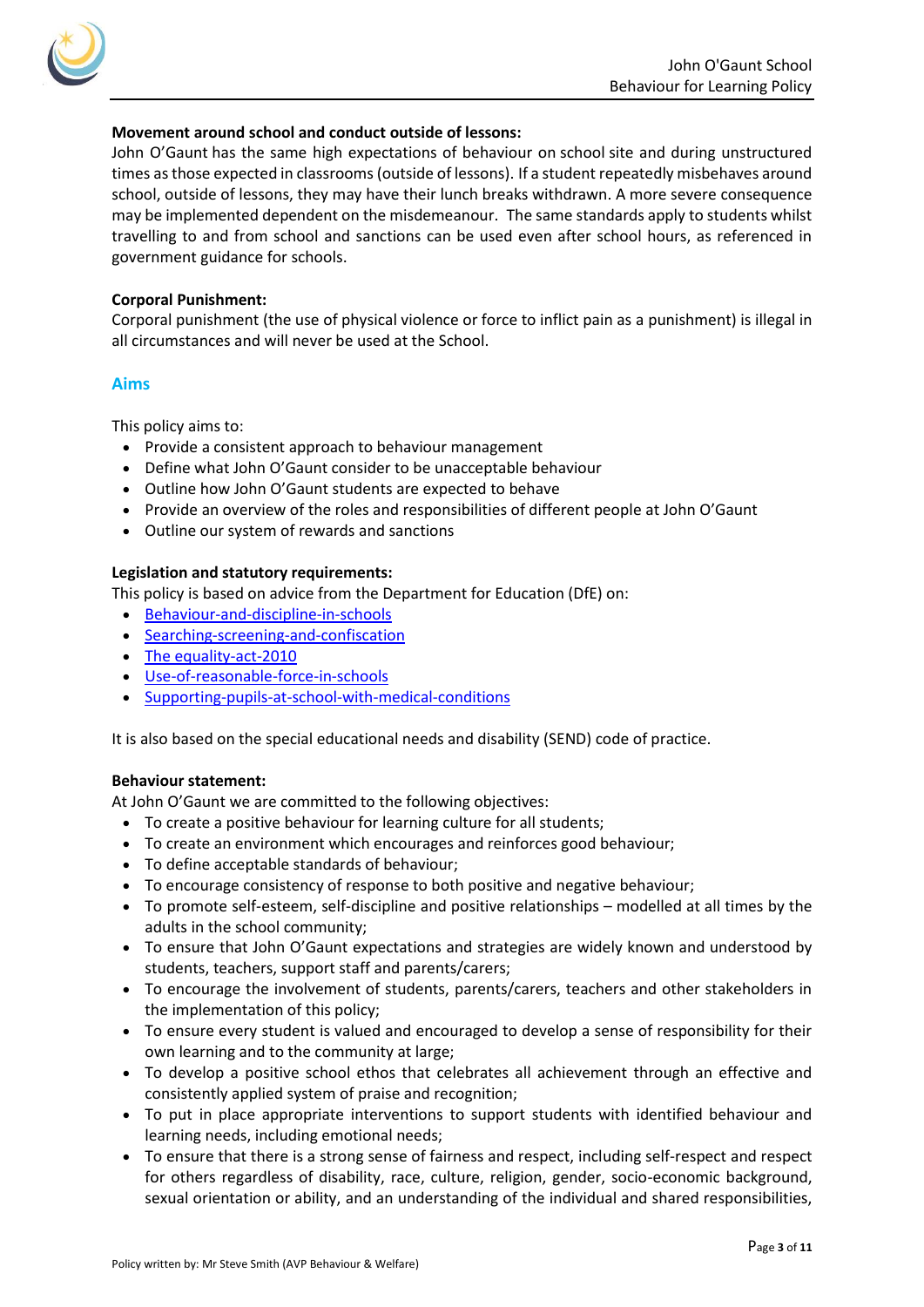

which underpin the rights of all members of the school community. This policy takes account of the school's public sector equality duty set out in section 149 of the Equality Act 2010;

• To ensure that students understand that violence or threatening behaviour will not be tolerated under any circumstances.

# **Roles and responsibilities**

## **Teaching and support staff are required to:**

- Implement the behaviour policy consistently;
- Model positive behaviour;
- Provide a personalised approach to the specific behavioural needs of particular students; understanding that the quality of learning, teaching and attitudes to learning are inextricably linked and the responsibility of all staff;
- Listen to students;
- Encourage relationships based on kindness, respect and understanding of the needs of others;
- Treat each student as a unique individual with their own talents and abilities, ensuring fair treatment for all regardless of: age, disability, gender, race, religion or belief, or sexual orientation;
- Where possible consult with students on matters which will affect their life at John O'Gaunt;
- Take ownership of managing behaviour, including entering incidents on Class Charts and contacting home as appropriate;

## **Students will:**

- Treat others with respect, kindness and courtesy;
- Use the one-way system in place to move around the buildings safely;
- Understand the school rules;
- Follow all instructions given by any member of staff without argument;
- Try to do their best to understand the needs of others and offer help when they need support;
- Strive to achieve their personal best in everything they do;
- Let others around them work without disruption;
- Listen to others when they are speaking and take their views seriously even if they are different from their own;
- Remember that everyone makes mistakes and we can learn from them;
- Never resort to verbal or physical bullying or make sexist, racist, homophobic or other prejudicial comments;
- Never risk the safety or health of another person;
- Never interfere with, or damage, the school's property or the property of others.

# **Parents/carers will:**

- Support their child in order to fulfil their responsibilities as a student, including through attendance at relevant parental meetings;
- Communicate politely with the school through telephone, email, or letter;
- Fulfil their commitment as a parent/carer to the Home-School agreement, including **supporting decisions made by the school in relation to promoting high expectations and good behaviour.**

# **Senior Leadership Team (SLT):**

- Members of the SLT will have oversight of 'Behaviour for Learning' and are responsible for all related matters at an operational and strategic level;
- Pastoral leaders within John O'Gaunt will work together to share good practice in all matters related to personal development, behaviour and welfare.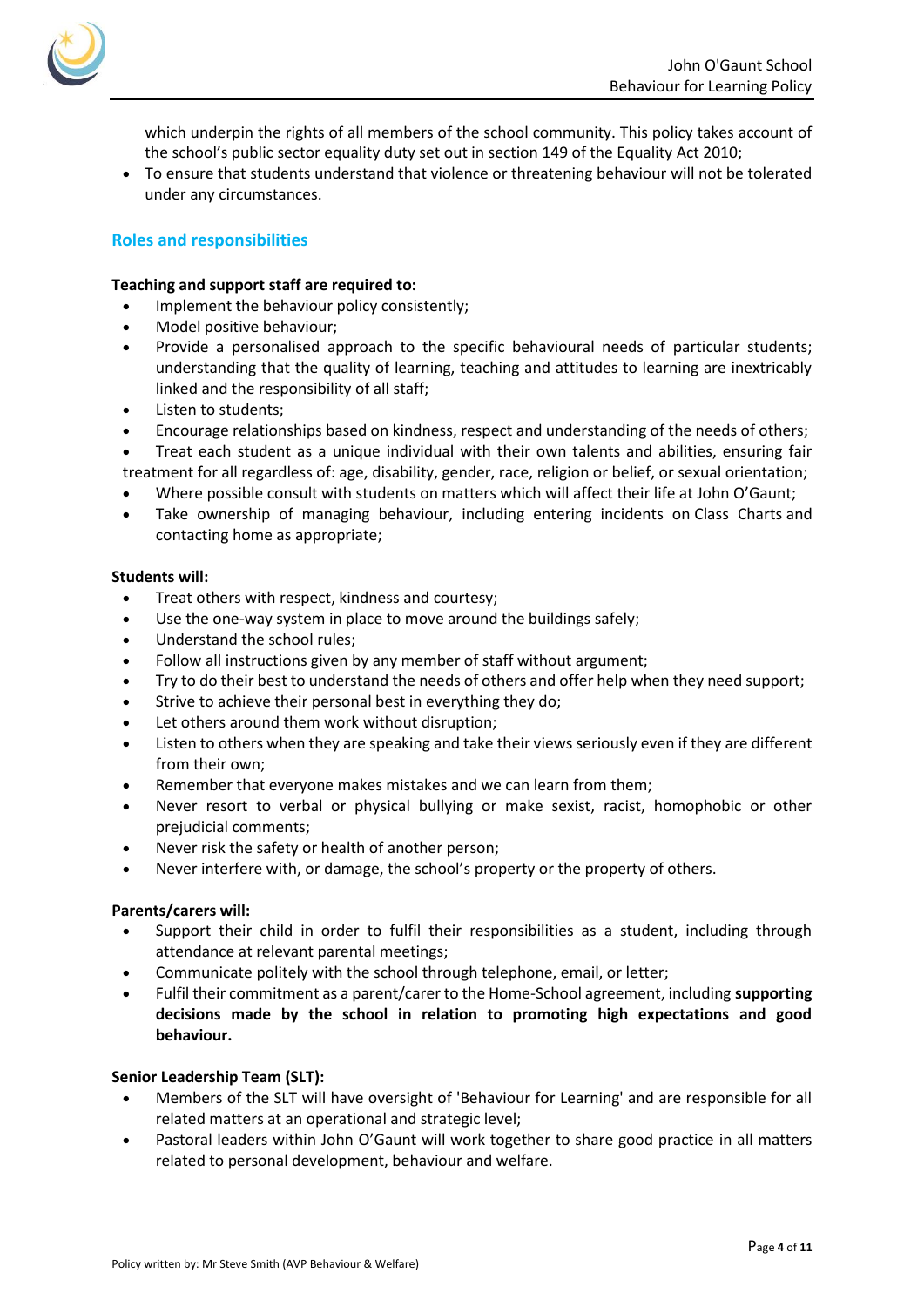

# **Head of School:**

- Are responsible for reviewing and approving this behaviour policy;
- Will ensure that the school environment encourages positive behaviour and that staff deal effectively with poor behaviour, and will monitor how staff implement this policy to ensure rewards and sanctions are applied consistently;
- It's their duty to maintain and publicise the behaviour policy;
- It is their responsibility to bring the school's behaviour policy to the attention of students, parents/carers and staff at least once a year.

# **Governors:**

- John O'Gaunt governing body is responsible for monitoring this behaviour policy's effectiveness and holding the Principal/Head of School to account for its implementation;
- Governors must take a close and regular interest in behaviour issues and should ensure that responsible staff are taking appropriate and timely action to tackle poor behaviour and are supported in their roles to do so. In order to monitor the policy's implementation and evaluate its impact on student outcomes, Governors will:
- Understand how the school's performance compares with national data and LA averages;
- Expect that the John O'Gaunt governing body is alerted by the school's SLT to any emerging problems and notable successes;
- Review the policy annually, or sooner if legislative changes dictate;
- Consider emerging trends across the school and support senior leaders in collaborative working to raise standards.

# **Types of misbehaviour**

At John O'Gaunt we broadly categorize misbehaviour into the following:

**Misbehaviour** which can be defined as (list is not exhaustive):

- Disruption in lessons, in corridors between lessons and at break times
- Non-completion of classwork or homework
- Poor attitude to both staff and student
- Incorrect uniform, lateness and failure to bring equipment
- Persistent defiance
- Persistent disruptive behaviour
- **Truancy**
- Breaches of IT policies

**Serious misbehaviour** which can be defined as (list is not exhaustive):

- Repeated breaches of the school rules/repeated misbehaviour as defined above
- Persistent defiance
- Persistent disruptive behaviour
- ANY form of bullying
- Vandalism and damage
- Theft
- Fighting
- **Smoking**
- Racist, sexist, homophobic or discriminatory behaviour
- Harmful sexual behaviours including but not limited to sexual assault or unwanted sexual behaviour that causes humiliation, pain, fear or intimidation
- Possession of any prohibited items. These include but are not limited to:
	- knives or weapons
	- alcohol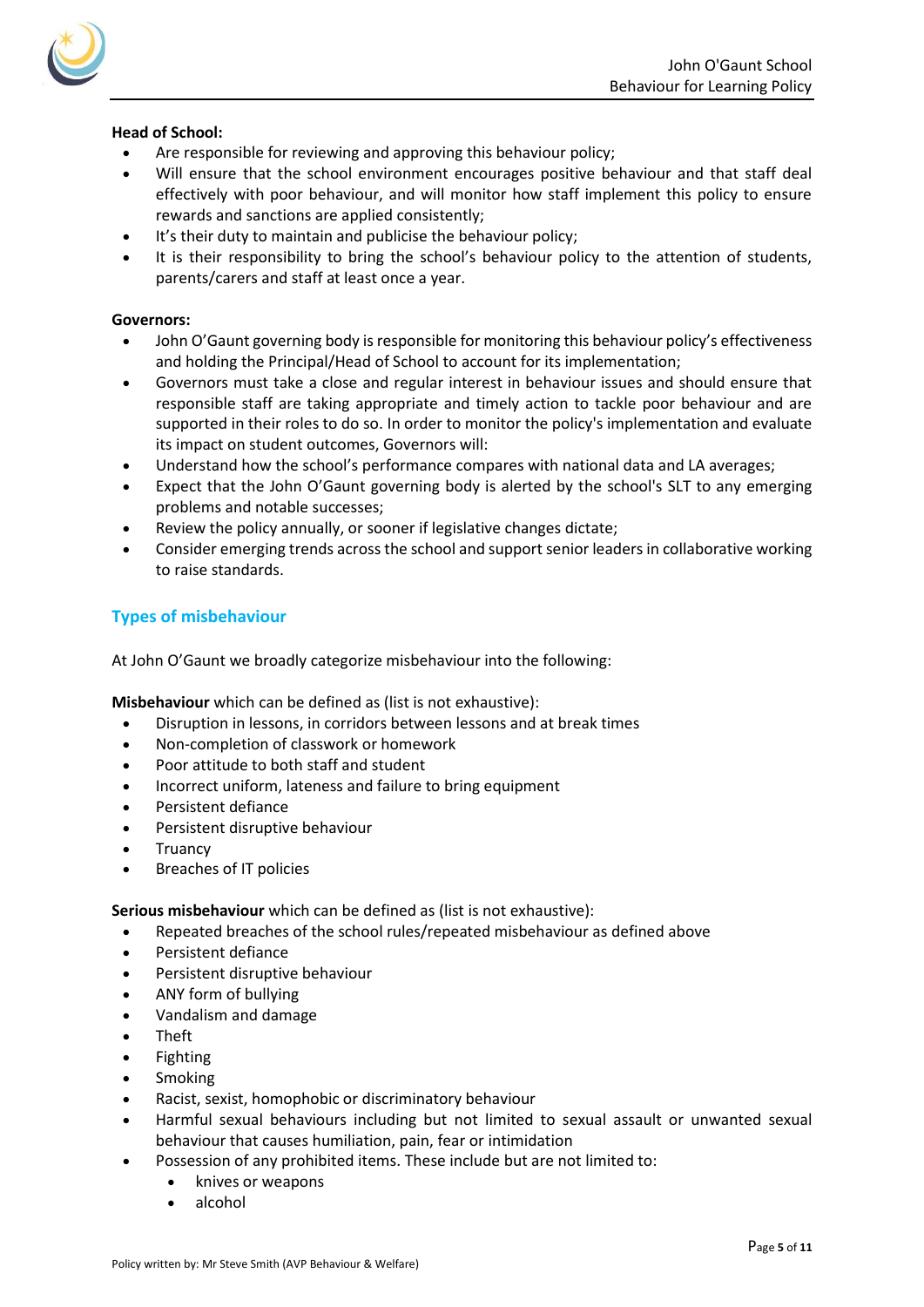

- illegal drugs
- stolen items
- tobacco and cigarette papers
- **fireworks**
- pornographic images
- any article a staff member reasonably suspects has been, or is like to be, used to commit an offence, or to cause personal injury to, or damage to the property of any person (including student)
- Serious breaches of IT policies or misuse of IT; for example misuse of social media, sharing inappropriate, illicit or extreme material etc.
- Any other behaviour that is considered to have a serious negative impact on the school and/or its community

# **Dealing with misbehaviour, consequences and sanctions**

Where students do not comply with our expectations, or where students are choosing to misbehave and disrupt the learning of others, they can expect a range of negative consequences and sanctions to be used. These measures are progressive, usually starting with a warning, potentially resulting in removal from lesson and loss of social time.

At John O'Gaunt a staged system is used to deal with transgressions and provide as many opportunities as possible for students to change their behaviour and prevent further consequences.

The Stages are as follows:

- Stage  $1 (S1)$  first warning
- Stage 2 (S2) second warning
- Stage 3 (S3) short-term internal isolation for repeated transgressions or serious misbehaviour
- Stage 4 (S4) internal exclusion for repeated transgressions or serious misbehaviour
- Stage 5 (S5) Fixed Term Exclusion

The use of S1 and S2 warnings is to remind students of our expectations help students correct minor misbehaviour. At an S2 a member of staff may also be asked to attend as an 'on call' to support the student to reset. Should misbehaviour continue following an S2, this will lead to an S3 being issued. An S3 will result in removal from the lesson as a support. A student will then be required to work in an alternative room to prevent any further disruption of the teaching and learning for other students. S3 isolations are also used in circumstances where the misbehaviour is deemed serious enough, even for a one-off transgression. Further stages are used for more serious behaviour and an S4 (internal exclusion) will be issued or an S5 (fixed term exclusions).

- Where behaviour is deemed serious, the immediate use of S3, S4 or S5 sanctions will be considered
- Some students are placed on an alternative enhanced behaviour system due to high level of concerns; therefore not all of the above applies and this will be discussed with students and parents/carers as appropriate
- Students refusing to go to isolation and sit the allocated time will be sent home on a fixed term exclusion and they will be expected to re-sit the isolation on their return.
- Students not behaving appropriately in isolation, including not completing the work set to the best of their ability, will need to either redo their time in isolation or will be given a fixed term exclusion.
- Parents/carers and students given a fixed term exclusion must have a reintegration meeting with a member of the senior leadership team before their child is permitted back into lessons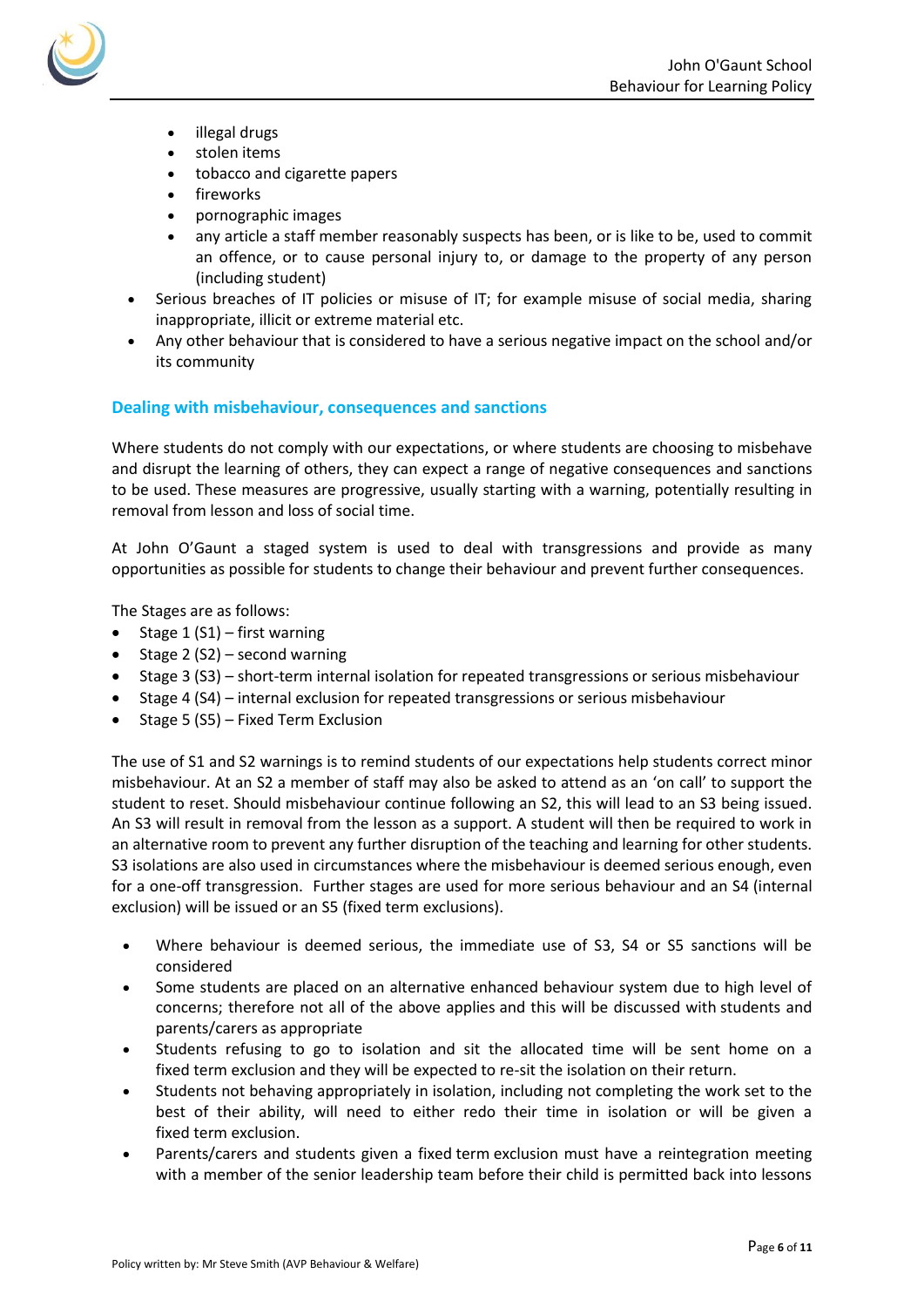

(students will be expected to remain in isolation until a meeting with parents/carers has been held).

## **Investigating incidents and written accounts:**

General guidance is that, where possible and reasonable, students should have an opportunity to express their version of events. Alleged victims, perpetrators and witnesses, if applicable, will have the opportunity to make a written account from which members of staff can determine a best-fit outcome to an incident **on the balance of probabilities.**

Written accounts should be supervised by a member of staff; a student should be able to have an adult scribe for them should they not be able to write their own account. Students will sign and date their accounts as a true record of events. Parents/Carers will not be contacted in advance of their child writing an account. Written accounts will be retained by the school.

Where an investigation is taking place, a student may need to be taken out of circulation in school, supervised by an appropriate member of staff until the investigation has concluded. This is not a sanction in itself but can form part one if deemed appropriate by the school.

## **Serious Misbehaviour:**

Sometimes, teachers have to act quickly and decisively to stop a student's disruptive behaviour. In cases of serious misbehaviour, such as fighting, vandalism, swearing or in some way stopping the entire class from functioning, the student would not receive a warning. That student loses the right to proceed through the stages. Serious misbehaviour calls for an immediate consequence that will remove the student from the classroom, (staff will use the on-call system or in some cases send a 'sensible student' to ask for immediate SLT assistance). All incidents will be logged using our SIMS system or ClassCharts. Parents/carers will be notified when their child has received either a positive or a negative sanction.

#### **Exclusions:**

John O'Gaunt will follo[w government guidance](https://assets.publishing.service.gov.uk/government/uploads/system/uploads/attachment_data/file/921405/20170831_Exclusion_Stat_guidance_Web_version.pdf) on exclusions, unless there is a good reason to depart from it. The school aims to operate within the principles of fairness and natural justice. Exclusion guidance states that exclusions can take the form of:

- Fixed Term Exclusions (also known as a Stage 5 or S5 at John O'Gaunt Schol)
- Permanent Exclusions

The school's policy on exclusions applies to serious or repeated breaches of discipline occurring on and off of the school premises. Only the principal/head of school has the authority to exclude a student.

These sanctions are at the discretion of the Head of School or Executive Headteacher. They may make the decision to issue an external exclusion if they feel the poor behaviour of the student warrants it.

Fixed Term Exclusions:

- Fixed Term Exclusions from school are for a set period of days;
- Following a Fixed Term Exclusion, a reintegration meeting will be held, usually with at least one member of SLT present;
- The purpose of the meeting is to reset a student and ensure they understand the consequences of their action/s and how their behaviour needs to change. A discussion about potential support needs to help improve behaviour and prevent further sanctions will also be held. A record of notes from the meeting will be retained by the school;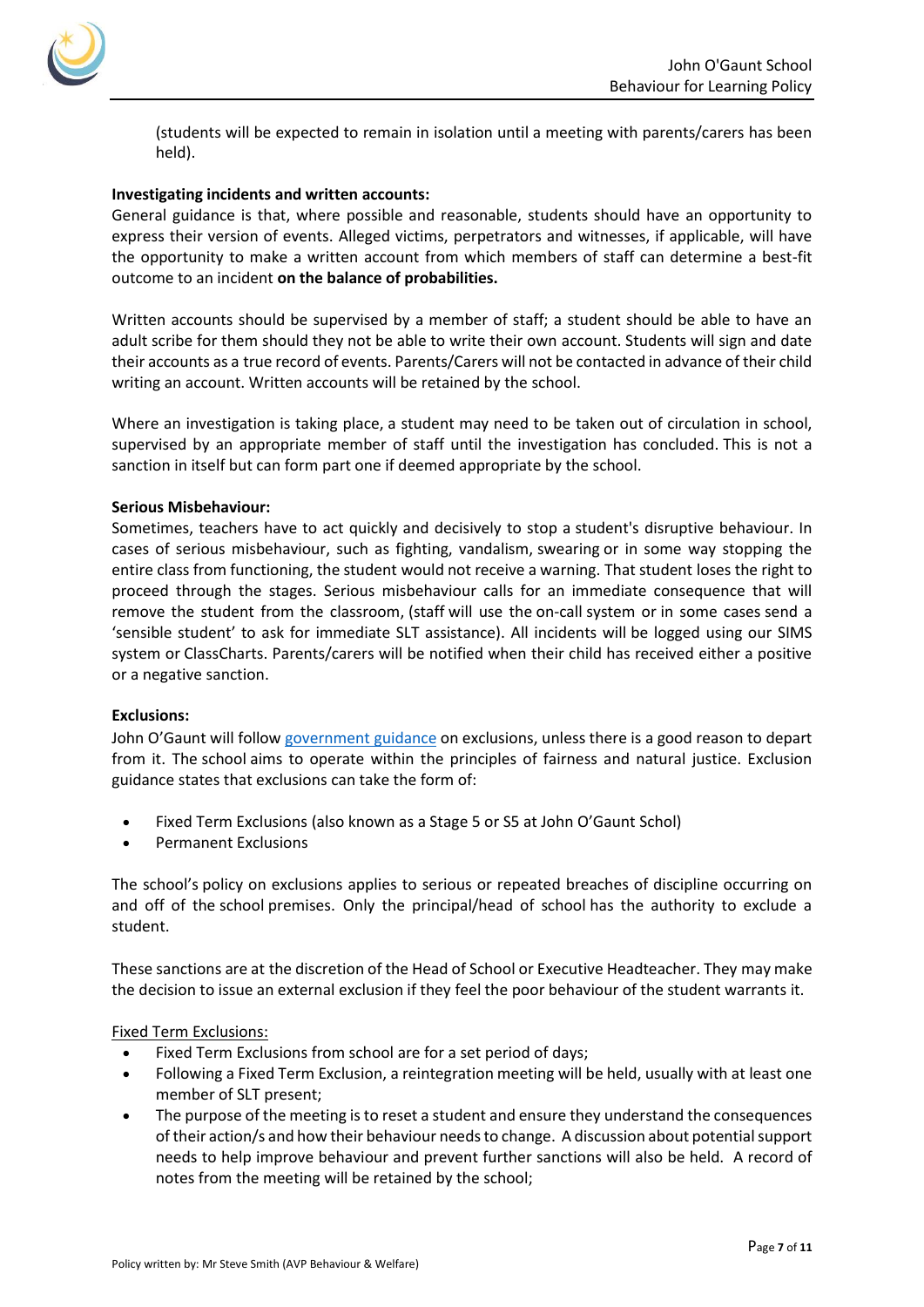

- Possible strategies to support the student on returning to school could include a range of approaches and will be decided on a case-by-case basis. Typically, they will include one or more of the following:
	- Behaviour Support Plan
	- Being placed on Report
	- Adjusted timetable for short periods
	- Use of step-out cards to prevent misbehaviour
	- RAG of timetables to identify areas causing most concern
	- Potential referral to other support mechanisms (e.g. outreach programmes)
	- A 'Fresh Start' or 'Managed Move' to another school
- Where a reintegration is required, students will only be permitted back into circulation when it is deemed that they are ready. This can also include reintegration following an S3 or S4.

# **Restorative conversations:**

A restorative conversation is a structured and supportive process that aimsto solve problems or issues and are especially important to ensure that parties can move on following a behaviour incident or point of conflict. It is expected that any student sent on a Stage 3 (or S3 - removal from lesson) should receive a restorative justice conversation with the teaching member of staff or a representative from their department. The same approach may be applied following an S4 or S5 exclusion. Restorative conversations can be facilitated by a staff member but are most commonly held between the staff member issuing the sanction and the student receiving it. Restorative approaches may also be used to resolve conflict between students and/or peer groups, especially if this led to sanctions being imposed.

# **Personalisation and Equality:**

John O'Gaunt recognises that the use of sanctions must be reasonable and proportionate to the circumstances of the case and that account must be taken of a range of individual student needs in determining the appropriate use of such sanctions, including the student's age, any special educational needs or disability and any religious requirements affecting the student. John O'Gaunt will also consider Safeguarding in all decisions related to behaviour. Reasonable adjustment will be considered where appropriate. John O'Gaunt follows the Fair Access Protocol of the Local Authority within which they are located.

# **Malicious Allegations Against Staff:**

Where a student makes an accusation against a member of the John O'Gaunt staff and the accusation is shown to have been deliberately invented or malicious, the Head of School will consider whether to take disciplinary action in accordance with this policy. This may include a referral to the police to consider if action might be appropriate against the accused. Where such an allegation is made, appropriate support will be provided to the member(s) of staff affected.

# **Anti-bullying:**

Bullying is never tolerated at John O'Gaunt School. Preventative work through assemblies, personal development days, student council, progress leader/pastoral manager 'open-door' during unstructured times, restorative conversation techniques and other activities help to promote positive behaviour. More information for parents/carers in relation to John O'Gaunt's child protection policy, can be found on the website.

# **Cyber-bullying:**

Under the Education and Inspections Act 2006, John O'Gaunt has the power to regulate conduct outside the school and to apply sanctions. If a cyber-crime may damage discipline, as in targeting a teacher, John O'Gaunt can act. Similarly, if cyber bullying affects a student, John O'Gaunt can act accordingly. The Protection from Harassment Act 1997 makes it an offence to pursue a course of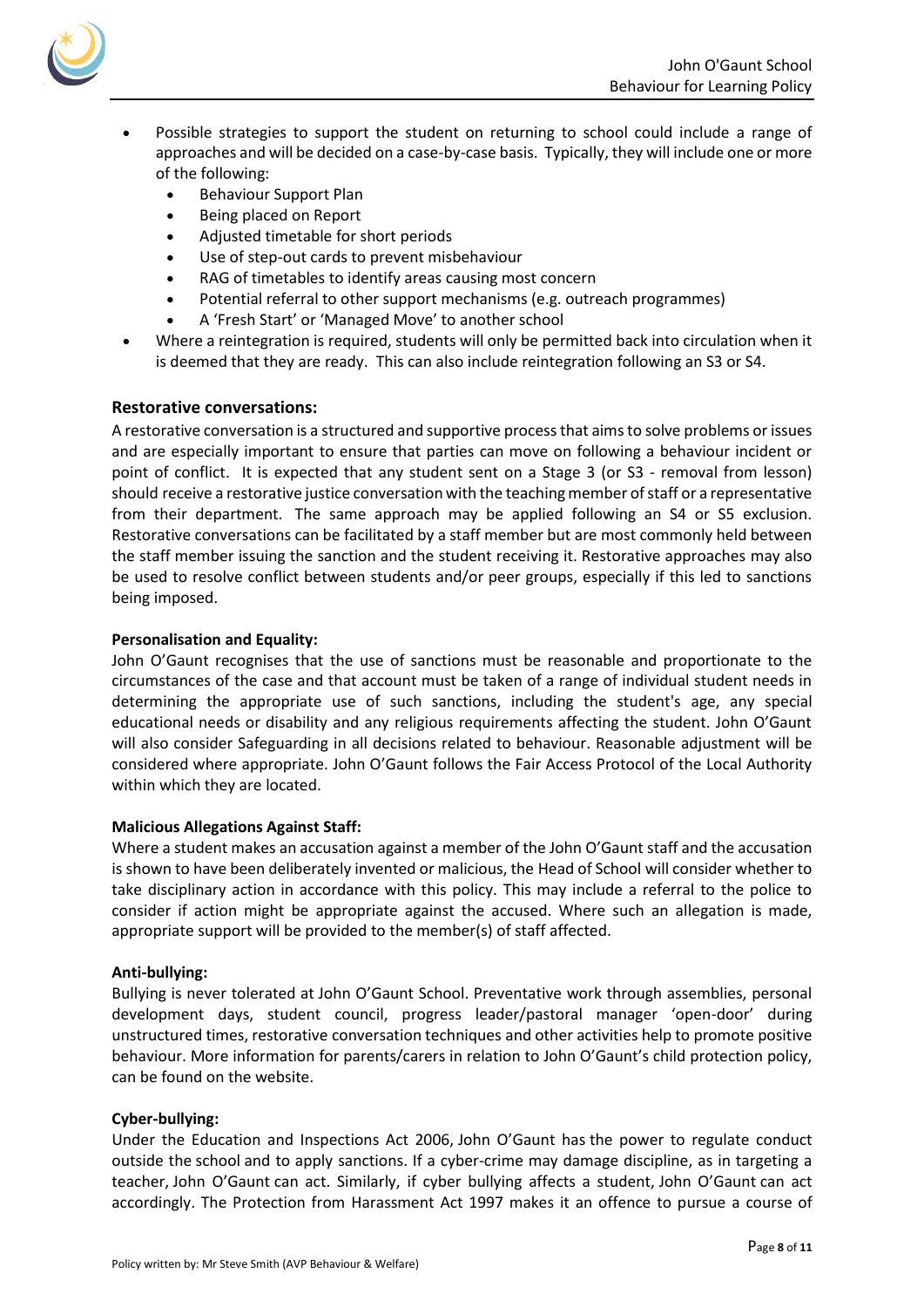

conduct amounting to harassment (the school would seek police involvement due to a criminal offence being committed). Behaviour that causes alarm or distress is criminal harassment.

#### **Student support systems:**

John O'Gaunt recognises its legal duty under the Equality Act 2010 to prevent students with a protected characteristic from being at a disadvantage. Consequently, our approach to challenging behaviour may be differentiated to cater to the needs of the student. The school's special educational needs co-ordinator may evaluate a student who exhibits challenging behaviour to determine whether they have any underlying needs that are not currently being met. Where necessary, support and advice will also be sought from specialist teachers, an educational psychologist, medical practitioners and/or others, to identify or support specific needs. When acute needs are identified in a student, we will liaise with external agencies and plan support programmes for that child. We will work with parents to create the plan and review it on a regular basis additionally, John O'Gaunt students have access to wide-ranging support in school, which may include some or all of the following: Non-teaching pastoral support staff, Time-out cards, consequences to avoid exclusion, working in welfare, Timetable modifications, Referrals to external agencies such as Education Psychology, Mentoring, small group interventions.

## **Communication:**

Effective communication between and across various stakeholders is important in developing strong relationships and dealing effectively with incidents and in promoting high standards of behaviour and learning. 'ClassCharts' is the main form of communication between John O'Gaunt School and parents/carers relating to positive and negative behaviour. The school is not required to seek consent for sanctions prior to them being issued. Where communication with parents is required, the school will adhere to relevant legislation and guidance referenced earlier in this policy.

#### **Use of reasonable force:**

Any use of force by John O'Gaunt staff will be reasonable, proportionate and lawful. Reasonable force will be used in accordance with the DfE guidance *Use of reasonable force: advice for head teachers, staff and governing bodies* and only when immediately necessary and for the minimum time necessary to prevent a student from doing or continuing to do any of the following:

- committing a criminal offence
- injuring themselves or others
- causing damage to property, including their own

• engaging in any behaviour prejudicial to good order and discipline at the school or among any of its students, whether that behaviour occurs in a classroom or elsewhere.

Where restraint is used by staff, this is recorded in writing and the student's parents/carers will be informed about incidents involving the use of force. Force is never used as a form of punishment.

#### **Searching students:**

Informed consent**:** John O'Gaunt staff may search a student with their consent for any item. Appropriate consideration will be given to factors that may influence the student's ability to give consent. If the student refuses, sanctions will be applied in accordance with this policy.

Searches without consent: In relation to prohibited items, as defined below, the Head of School, and staff authorised by the Principal/Head of School, may search a student or their possessions, without their consent, where they have reasonable grounds for suspecting that a student has a prohibited item in their possession. Searches without consent will only be carried out on John O'Gaunt School premises or where the member of staff has lawful control or charge over the student, for example, on school trips.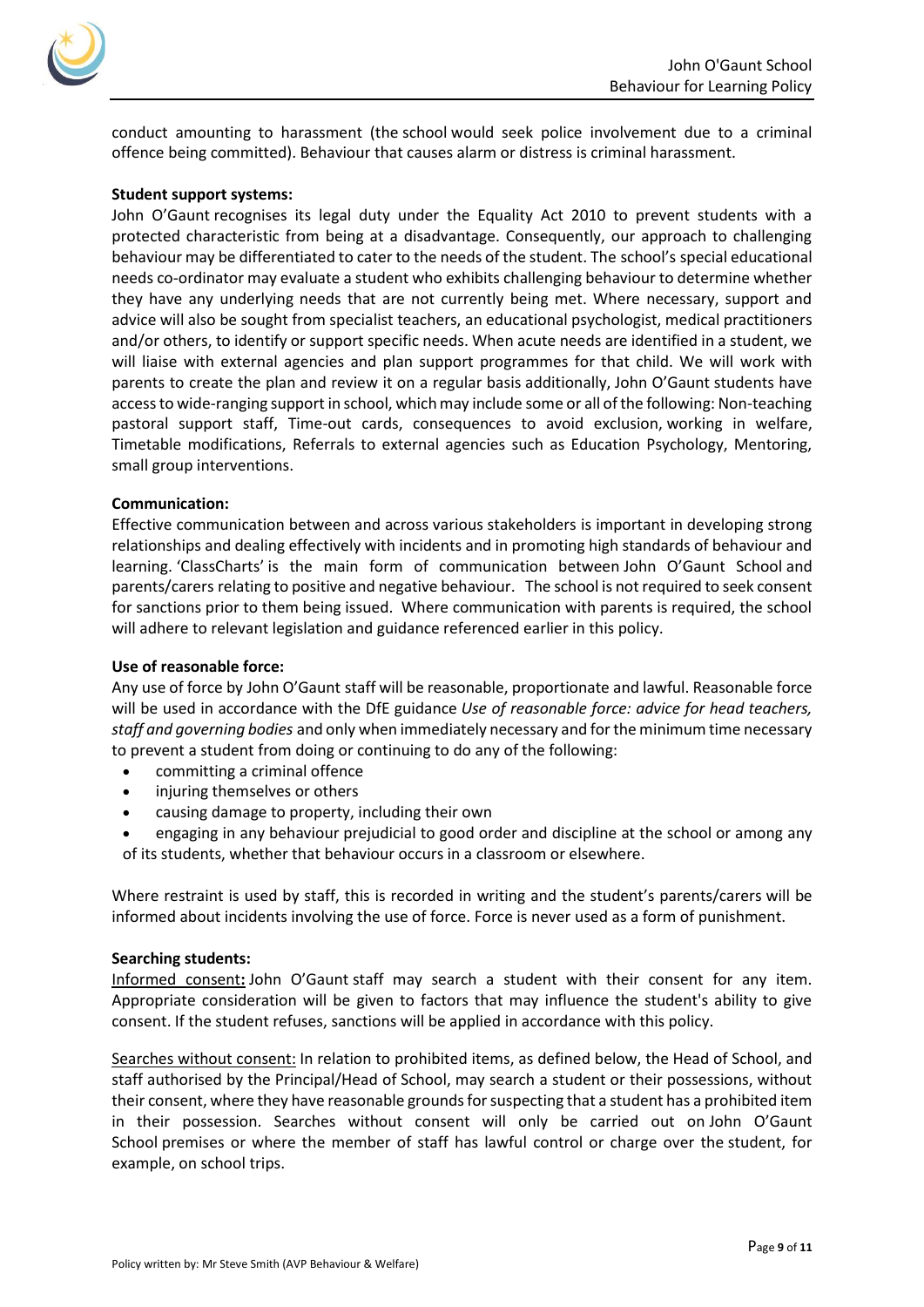

# **Prohibited [banned] items**:

This means items such as knives, blades or weapons, alcohol, illegal drugs and stolen items, tobacco and cigarette papers, lighters, vapes, fireworks, tools, pornographic images and any other items deemed inappropriate. It shall also include any article that a member of staff reasonably suspects has been, or is likely to be, used to commit an offence or to cause personal injury to, or damage to the property of, any person including the student; any item banned by the school rules identified as being an item which may be searched for; and any other items as defined in law.

Searches generally: If staff believe a student is in possession of a prohibited item, it may be appropriate for a member of staff to carry out:

- a search of outer clothing; and / or
- a search of school property, e.g. students' lockers; and / or
- a search of personal property (e.g. bag or pencil case within a locker).

Searches will be conducted in such a manner as to minimise embarrassment or distress. Any search of a student or their possessions will be carried out in the presence of the student and another member of staff.

Where a student is searched, this will be conducted by members of staff of the same gender as the student; however, where a member of staff reasonably believes that there is a risk that serious harm will be caused to a person if the search is not conducted immediately and it is not reasonably practicable to summon another member of staff, a search may be conducted by a member of the opposite sex with a witness present.

Where the Head of School, or staff authorised by the Head of School, find anything which they have reasonable grounds for suspecting is a prohibited item, they may seize, retain and dispose of that item as appropriate.

Searching and screening students is conducted in line with the DfE's latest guidance on searching, screening and confiscation.

# **Mobile telephones, electronic devices and other items:**

When used at a time or in a way which is restricted, the mobile telephone/device will be considered a "prohibited item" banned by the Trust/school, and subject to the normal rules on searching, seizure, retention or destruction.

Mobile telephones, electronic devices or other items, such as clothing that contravenes our uniform policy, or items causing disruption (for example laser pens, inappropriate fidget toys etc.) may also be temporarily confiscated. Parents/carers may be required to collect these items from school for repeated transgressions.

# **Communication and dealing with complaints:**

John O'Gaunt is not required to inform parents before a search takes place or to seek their consent to search their child.

- The member of staff must decide in each particular case what constitutes reasonable grounds for suspicion. For example, they may have heard other students talking about the item or they might notice a student behaving in a way that causes them to be suspicious.
- The powers allow school staff to search regardless of whether the student is found after the search to have that item. This includes circumstances where staff suspects a student of having items such as illegal drugs or stolen property which are later found not to be illegal or stolen.
- School staff can view CCTV footage if available in order to support decision-making as to whether to conduct a search for an item.